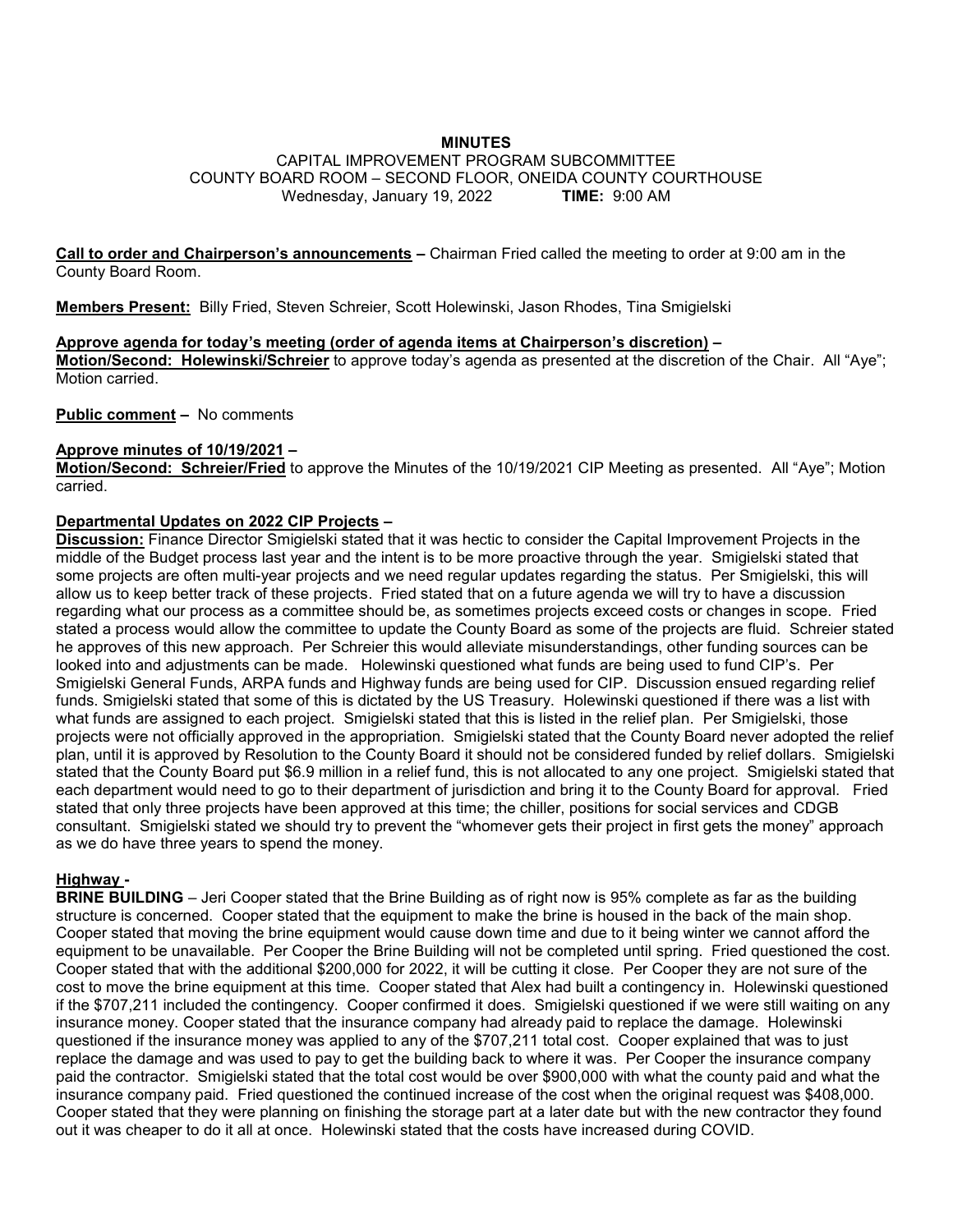**CRACKSEAL TAR KETTLE** – Cooper stated the quote is \$105,900 and this is projected for 2022. Per Cooper, the funding is coming out of the Highway Equipment Fund. Smigielski explained that this will not come out of the General Fund.

**FUEL SYSTEM UPGRADE** – Cooper stated that this is ready to go, it was finished at the end of December. Cooper stated that training needs to be completed. Per Cooper, the vehicles and cards need to be programmed. Cooper stated the only additional cost will be the removal of the existing above-ground tanks, wiring, plumbing and checking for any contamination in the soil. Holewinski questioned the total cost of the project. Cooper stated that they are currently at \$363,000 but unsure of those additional costs. Smigielski questioned if the \$175,000 that is allocated to 2022 and was for software, training and removal of the old tanks. Cooper confirmed that it was for all three items. Discussion of the process of completion of this project. Schreier stated that this update was mandated by the state.

**HIGHWAY CONSTRUCTION** – Cooper stated that it is an ongoing process to get caught up on construction. Holewinski stated that the intent is to use \$1.5 Million in case a project goes over budget as \$1,755,796 is budgeted for this year. Discussion regarding the bid process. Smigielski questioned if the bids go to approval to the County Board. Per Cooper, this goes to the Highway Committee only. Fried stated that the Highway Committee is elected by the County Board and does not follow the same rules as a regular committee.

**PATROL TRUCK** – Cooper stated that the patrol trucks are put out for bids and no dealer would give a firm price or a firm date. Holewinski stated that all of the bids were open ended. Cooper stated all of the attachments for the trucks doubled in price from prior years. Cooper stated that we may get a vehicle in 2023 and 2024 due to these issues. Fried stated that we will keep the funding of \$600,000 in place as this may be short. Holewinski stated there may be an issue if we decide to hold off on purchasing, we need to think further ahead than just one year.

**SIGN TRUCK** – Cooper stated that the issue is that the prices were \$40,000 above the anticipated cost. Per Cooper we will not be receiving this truck until 2023. Cooper stated that the overage of \$40,000 will come out of the equipment fund. **SKIDSTEER W/MILLING HEAD** – Cooper stated that the full will be coming out of their own department funds but is on hold at this time. Per Cooper it will be determined if there is enough in the fund to purchase this and that will be the determining factor at time of purchase. Holewinski stated that this piece of equipment does the job that a whole crew of guys brushing does.

# **Land Information**

**LIDAR DATA** – Romportl stated that this is a two-year CIP project starting with this year. Romportl stated that \$100,000 is allocated to 2022, \$100,000 for 2023 and \$237,000 in federal aid will be received from United States Geological Service (USGS). Romportl stated that the expectation is to be able to remain within budget. Discussion regarding what kind of data will be collected with this project.

## **REAL PROPERTY LISTING, TAX APPLICATION, PERMITTING, AND SANITARY HARDWARE/SOFTWARE**

**REPLACEMENT PROJECT**. – Romportl stated this is an ongoing project that was started in 2019. Per Romportl, the Real Property portion was started in 2020 and the tax bills are generated from here. Romportl stated that the permitting portion was anticipated to have started in 2021 but with COVID this was delayed. Per Romportl, the go live date is now anticipated for this Summer. Romportl stated at this time they are still within budget. Rhodes stated that the data is still being scrubbed and updated into the new format.

### **Forestry -**

**ALMON PARK SHELTERS** – Fiene stated that the Almon park shelters are in very poor shape. Fiene stated that originally this was slated to be paid from the Parks Development account but is now to be funded through CDBG. Fiene stated there is a quote for \$60,000 back from 2020, it is expected to be higher at this time. Fiene stated that there now may be extra funds available from CDBG as some of the projects have dropped out. Smigielski confirmed that there have been some projects that are no longer pursuing funding. Holewinski asked if the \$60,000 is for both shelters. Fiene stated that this was for both but again it is from 2020. Fiene stated that the engineering costs are not eligible under the grant, this will come from the Parks Development account. Smigielski went over CDBG requirements and the potential to reallocate some of the funding that may no longer be requested. Smigielski stated that she will check on the contract. Fiene stated that with the building market it may be hard to find a contractor to complete this project timely. Smigielski stated they may approve an extension if we can bring back some bid documents, the current bid documents do not comply with the federal rules for CDBG.

**PURCHASE ENTERPRISE PARCEL** – Fiene stated this property is located in the town of Enterprise and was offered to the county by a private person that approached the County. Per Fiene it is 100% surrounded by County Forest and has no legal access to it. Fiene stated that the appraisal was for \$59,000. Per Fiene the application for Knowles/Nelson Grant funding was submitted to DNR in the Fall of 2021 and is anticipated to be approved. Fiene stated that this would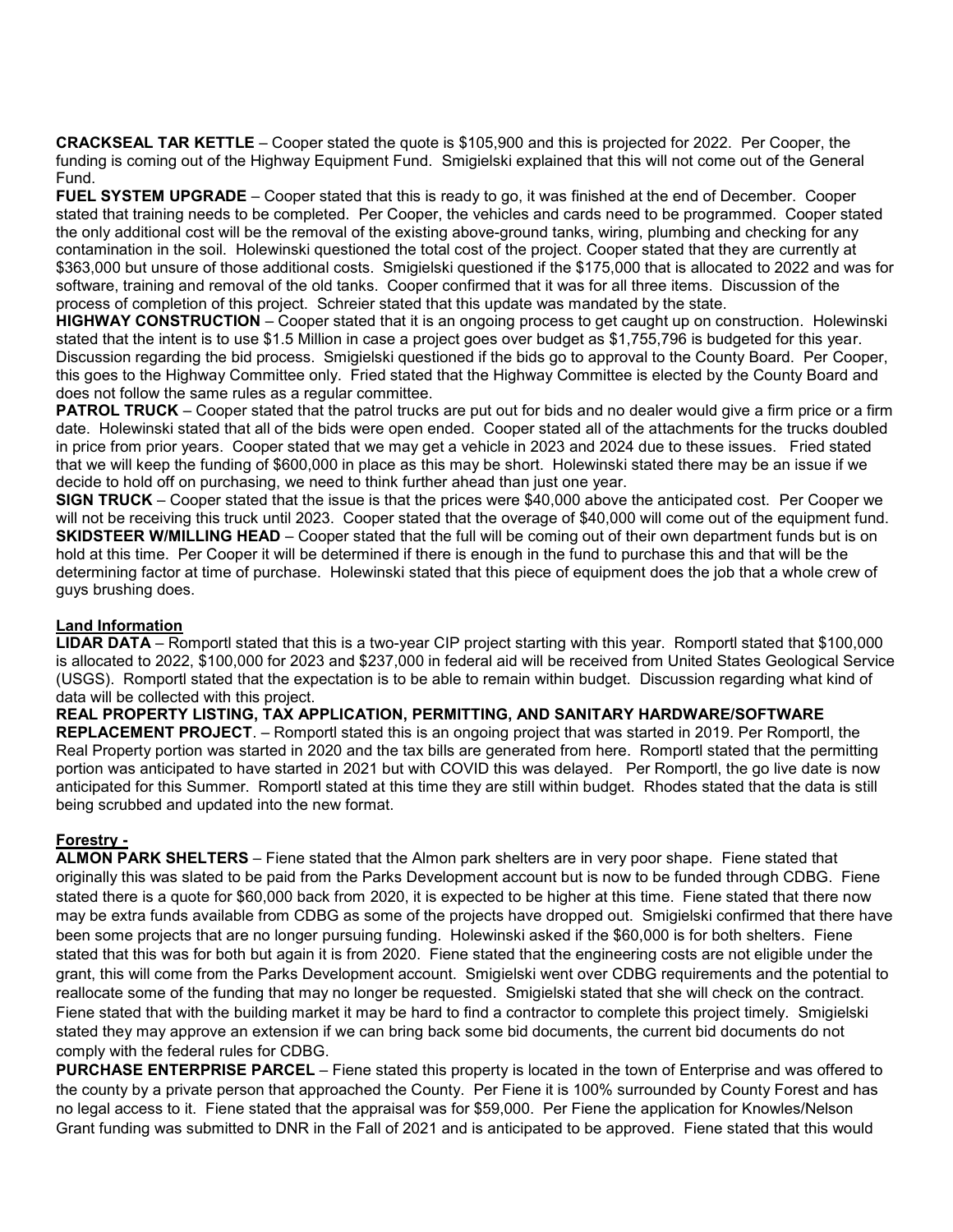pay for 50% of the project cost. Fiene stated that once grant approval is received this will be brought back to committee to start the purchase process. Discussion regarding the anticipated funds from the grant and the Land Purchase account funds. Holewinski questioned if they intended to sell the other parcel before this was purchased. Fiene stated that could be done but that had not been a contingency. Fiene stated at this moment there is not a request from the General Fund. Per Fiene, if the highway Q parcel is not sold prior to purchase there may need to be a reimbursal process to the General Fund after the sale is complete. Fried stated that request should be processed through the committee if General Funds were to be requested. Fiene stated that maybe it was in the best interest to sell the highway Q parcel first. Discussion of past processes of purchasing and the use of the Knowles/Nelson Grant and rules.

**THREE LAKES CULVERTS** – Fiene stated this is on a snowmobile trail and is 100% DNR Grant money. Per Fiene the grant will be applied for in the spring of 2022. Fiene stated that based on Grant approval the project completion is anticipated for the fall of 2022. Discussion of potential unseen costs. Fiene stated that the grant will cover 100% of the cost.

## **Buildings & Grounds -**

**CAR PORT PH / ADRC –** Lindsey Kennedy stated that the bid process has been started and January 28, 2022 is the bid opening date. Per Kennedy, the funding for this project is coming from the General Fund and the project is budgeted for \$50,000. Kennedy stated that they do not foresee the bids will come in under the \$50,000 amount. Holewinski stated that after the bids come in a decision will need to be made to see if this project is to be completed. Fried stated this seems that this project may need to be scaled down, this is adding up to be more than what the initial intent was. Discussion regarding costs ensued. Smigielski stated that the ADRC may have some money that would be eligible for use. Fried stated that if this project goes above \$50,000 other funding sources need to be looked into.

**COURTHOUSE ELEVATOR UPGRADE –** Kennedy stated that the bid process has been started and the funding source for this project is the General Fund. Kennedy stated the budgeted amount is \$125,000 and the bid opening is set for February 08, 2022. Per Kennedy, this project if for the main elevator that goes to all 3 floors of the courthouse. Kennedy stated that flooring is not included, this is just for the mechanicals. Kennedy stated that the elevator will be out of service for 6 weeks. Per Kennedy, when this project is started some of the court hearings may need to be scheduled to the 1<sup>st</sup> floor hearing room. Discussion regarding processes for ADA compliance. **DSS OFFICE REMODEL –** Kennedy stated that Social Services has set up a team regarding this project. Kennedy went over a few of the proposed items for this project. Fried stated that this was proposed initially as a smaller project, the project grew to a more ideal situation once it was determined that funding was available. Fried stated that as with other projects on our list, it may be good to have an alternate proposal if it gets too costly. Per Kennedy the estimated budget is \$110,000 with the funding source to be Relief funding. Kennedy stated that once a finalization of priority from the department is received this will be put out to bid. Kennedy discussion a few options that had been looked at. Fried stated that whatever they are asking for needs to be reviewed by the committee of jurisdiction. Discussion of the process of setting the scope of projects to determine need. Fried stated that the department needs to clarify the project and then have a list that is prioritized.

 **LEC (Law Enforcement) CHILLER –** Kennedy stated that one bid in the amount of \$383,037 was received, the original request for this project was \$350,000 to be funded with Relief funds. Per Kennedy, the completion end date is set for December of 2022 but there can be an extension. Kennedy stated that we want to start this project as soon as possible as we do not want the jail to be without the Chiller for this summer. Per Kennedy the plan is to start early spring. Kennedy stated that this is a really big project. Discussion ensued regarding the water tower condition and possible replacement. Discussion regarding the approval by the County Board for the Chiller in the amount of \$387,037.

**LEC JAIL PLUMBING & ICON SYSTEM –** Kennedy stated this was budgeted for \$75,000 the source is Relief funding. Kennedy stated this project is to replace the urinals, toilets, sinks and shower controls with stainless steel fixtures in the dorm side of the jail. Per Kennedy, they are also adding an Icon electronics system for the dorm side, which is a stopper system for the water. Discussion of how the process of implementing this system would look with inmates still being housed in the jail. Kennedy stated that the estimated cost is now \$108,000 at this time. Holewinski questioned the amount in the Jail Assessment Fund and what that is allowed to be used for. Discussion regarding prioritizing. Fried advised to bring this back to the committee regarding prioritizing and the Jail Assessment Fund.

**LEC JAIL SECURITY GLASS REPLACEMENT –** Kennedy stated that this project was listed at \$219,000 and the funding source is Relief funds. Per Kennedy the bid opening date was set for February 8, 2022. Kennedy stated this is for the glass on dorm side of the jail. Kennedy stated that the original request was submitted by the Sheriff's Department but was transferred to Buildings and Grounds for project management.